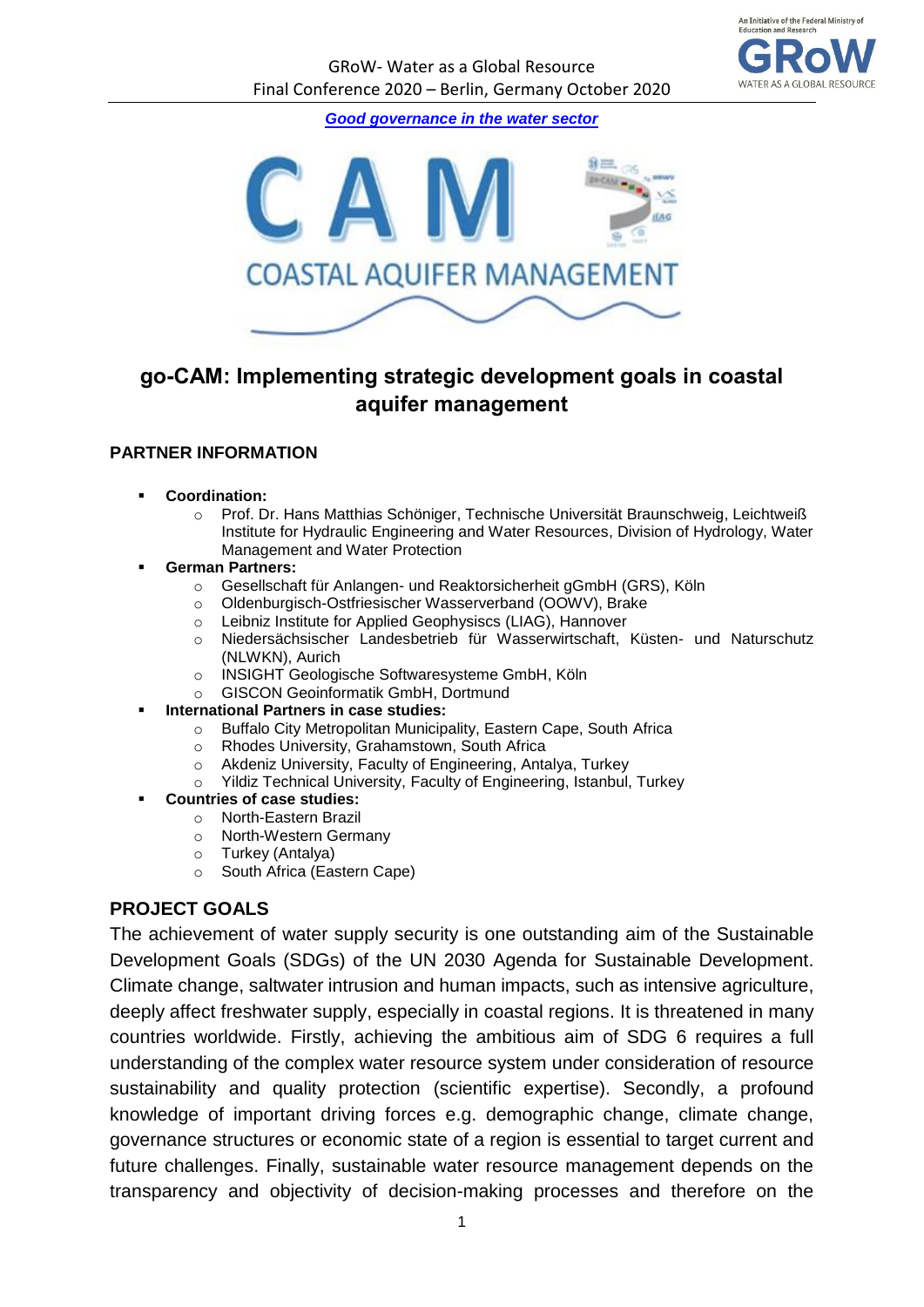

dialogue among stakeholders in the water sector of coastal regions (societal needs). This link between science, practice and policy is still missing. Overcoming this gap is needed in order to address the continuing water quantity and quality problems in coastal zones. Therefore, the go-CAM project includes and addresses water agencies, water supply companies and local universities. The main goal of the project is the development of an online dialogue platform (Coastal Aquifer Management, CAM) that enables a user-oriented evaluation of complex numerical modelling and research results.

### **KEY RESULTS**

**The synergetic interplay of numerical hydro(geo)logical modelling tools, modern subsurface reconstruction techniques, as well as complex monitoring systems is key to understanding the water resource systems and to identify evaluation indicators in complex coastal and ecosystem settings.** 

### **Model improvements and innovative monitoring approaches**

The models were adapted to the region-specific challenges and subjected to various methodological refinements. New methods of geological and parameter modelling were developed for the reconstruction of the subsurface, providing the necessary basis for the development of specialized hydrogeological models for the simulation of groundwater dynamics and saltwater intrusion. The results of geophysical investigations form the second important basis for density dependent groundwater modelling. The areal evaluation of HEM data (Helicopter Electro Magnetic) of the resistances serves to define the initial condition of salt/freshwater distribution. For the monitoring of the salt-freshwater boundary a novel monitoring system in the form of the SAMOS electrode array was installed, which records the dynamics of the saltfreshwater interface and can be used for the calibration of the groundwater model (Figure 1). The consideration of the complex drainage system in the coastal regions further required an adjustment of the river boundary condition in the groundwater model software package d<sup>3</sup>f++. These adaptations and method developments have led to good model results and thus created the basis for the calculation of management and climate scenarios. Ensembles of climate change scenarios (Cordex data) in combination with management scenarios (water extraction from reservoirs) have been calculated using the modelling system PANTA RHEI (see Figure 1) to create a reliable bandwidth of possible future conditions. Additionally, four different methods for BIAS correction (linear scaling, power transformation, distribution mapping, LOCI) were tested. The results of the hydrological modelling serve on the one hand as input for the groundwater models and on the other hand, like the groundwater model results themselves, as indicators (see Tab.1) for the evaluation on the basis of a Coastal Aquifer Management (CAM).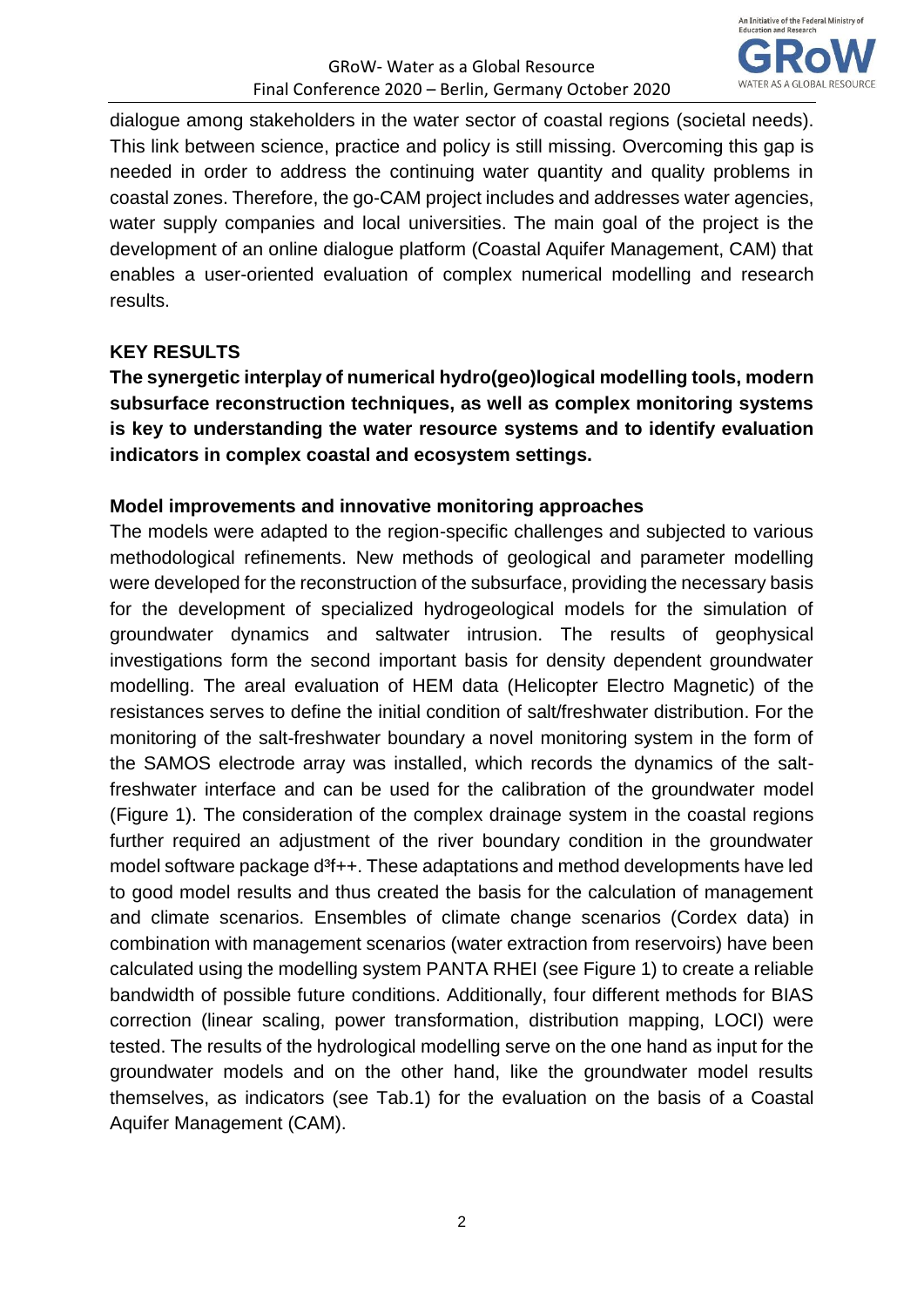



**Figure 1:** Our groundwater model  $d^3f++$  (distributed density driven flow) and **PANTA RHEI** (deterministic semi distributed hydrological model). In case the water indicators and the target functions continue to diverge, a need to improve can be generated by CAM measures.

## **Indicators for the assessment of water management conditions**

The CAM assessment is based on indicators that are subject to combined evaluation. These indicators are derived from the results of the above mentioned models. These results can be uploaded into the CAM using a direct interface, the CAMup software (Figure 1). The indicators used in CAM are water management variables and appraisal factors for the hydrosystems and their physical and socio-ecological settings. In the course of a participation process, eight indicators were identified and implemented in CAM. The weighting of the indicators, as well as the objective functions for the evaluation can be selected, adapted and discussed by different users, for instance from water supply companies and the agricultural sector.

**Table 1:** Evaluation parameters and related indicators of the CAM tool (so called new groundwater resource status indicators) as developed in the go-CAM project to address the SDG targets 6.2., 6.4. and 6.6.

| <b>Evaluation parameter</b> | <b>Indicator</b>                                                      |
|-----------------------------|-----------------------------------------------------------------------|
| Chloride concentration      | Chloride concentration in aquifers of the geest and                   |
| [mg/l]                      | marsh landscape, degree of salination: d <sup>3</sup> f++ calculation |
| Groundwater recharge        | Trend of groundwater recharge differentiated in geest                 |
| [mm/yr]                     | and marsh landscape: PANTA RHEI calculation                           |
| Groundwater head [m         | Trend of the groundwater table and head in the geest                  |
| a.s.l.                      | and marsh landscape: d <sup>3</sup> f++ calculation                   |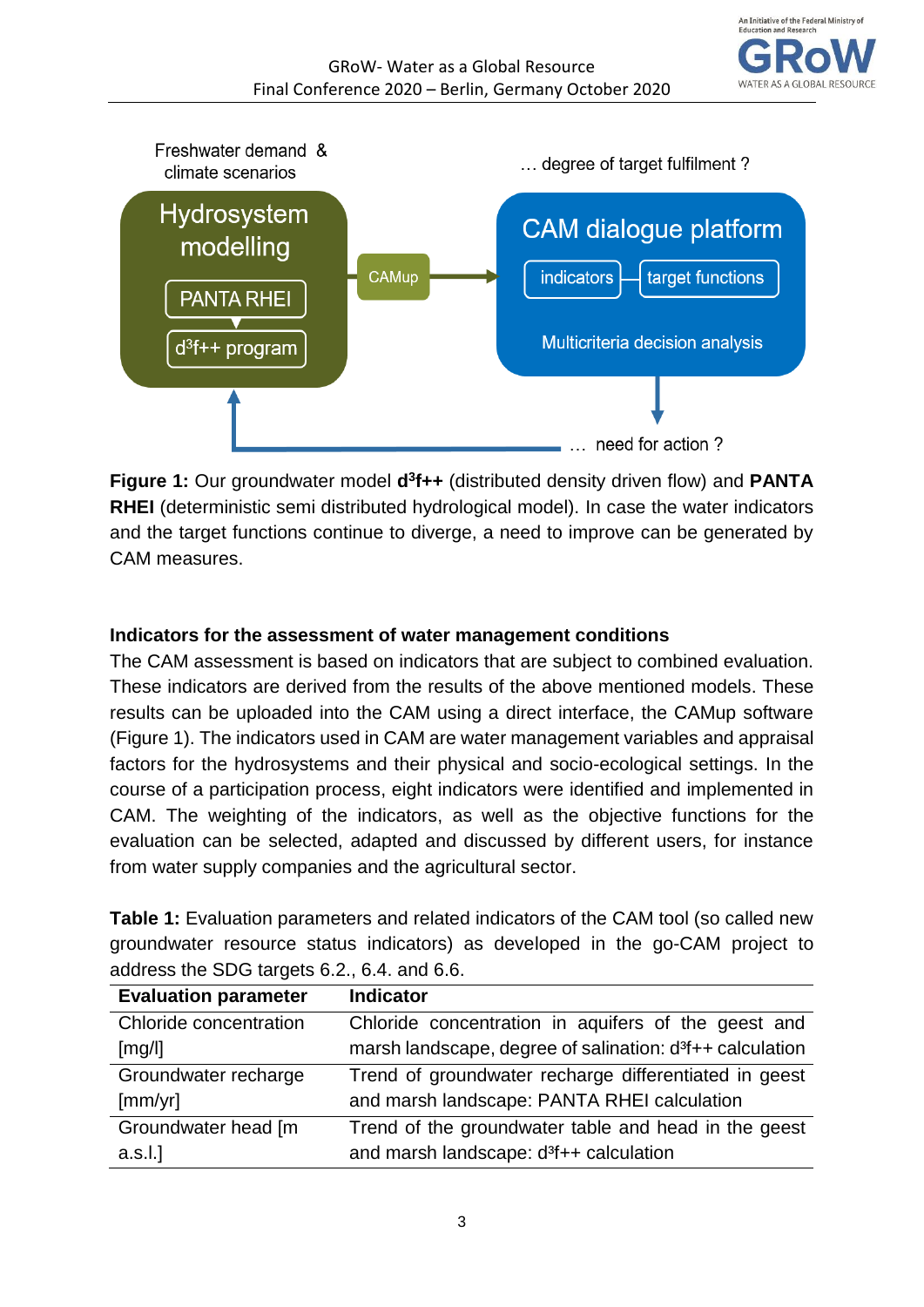

| Freshwater volume [Mio<br>m <sup>3</sup> | Available fresh water volume, differentiated according to<br>groundwater and dam systems: d <sup>3</sup> f++ and PANTA RHEI<br>calculation |
|------------------------------------------|--------------------------------------------------------------------------------------------------------------------------------------------|
| Drought Index [-]                        | Change a number of dry days based on a drought index                                                                                       |
| Water budget [mm/yr]                     | Positive or negative amount balance in the model area<br>and groundwater abstraction area: PANTA RHEI and<br>$d^3f++$ calculation          |
| Discharge $[m3/s]$                       | Increasing or decreasing discharge at the sluices and<br>pumping stations at the coast: PANTA RHEI calculation                             |
| Nitrate concentration<br>[mg/l]          | Trend of Nitrate concentration of groundwater                                                                                              |

### **Dialog platform Coastal Aquifer Management (CAM)**

The CAM tool consists of four levels (see Figure 2): The first level (CAMup) is used to load indicators in raster format and all relevant data into the platform. The second level is used for an interactive selection of water management options by choosing scenarios, target functions and weighting factors. The main challenge here was to integrate the interactive tools, which use multi criteria decision analysis techniques (MCDA), such as composite programming to evaluate data. One target function can be assigned to each selected indicator. The target functions in the platform are customizable and can be displayed, changed, and saved interactively in a diagram or by entering parameters. Besides, these target functions could be also regionally distributed. The third level provides an output (calculation result) after using the input indicators from level 1 and the selected options from level 2. The calculation results can be previewed and saved for later analysis. In the fourth level, the stored calculation results from level 3 can be displayed side by side by two users and thus be subjected to an interactive comparison and analysis. This supports the dialogue between different interest groups.



**Figure 2:** Four levels of go-CAM dialogue platform.